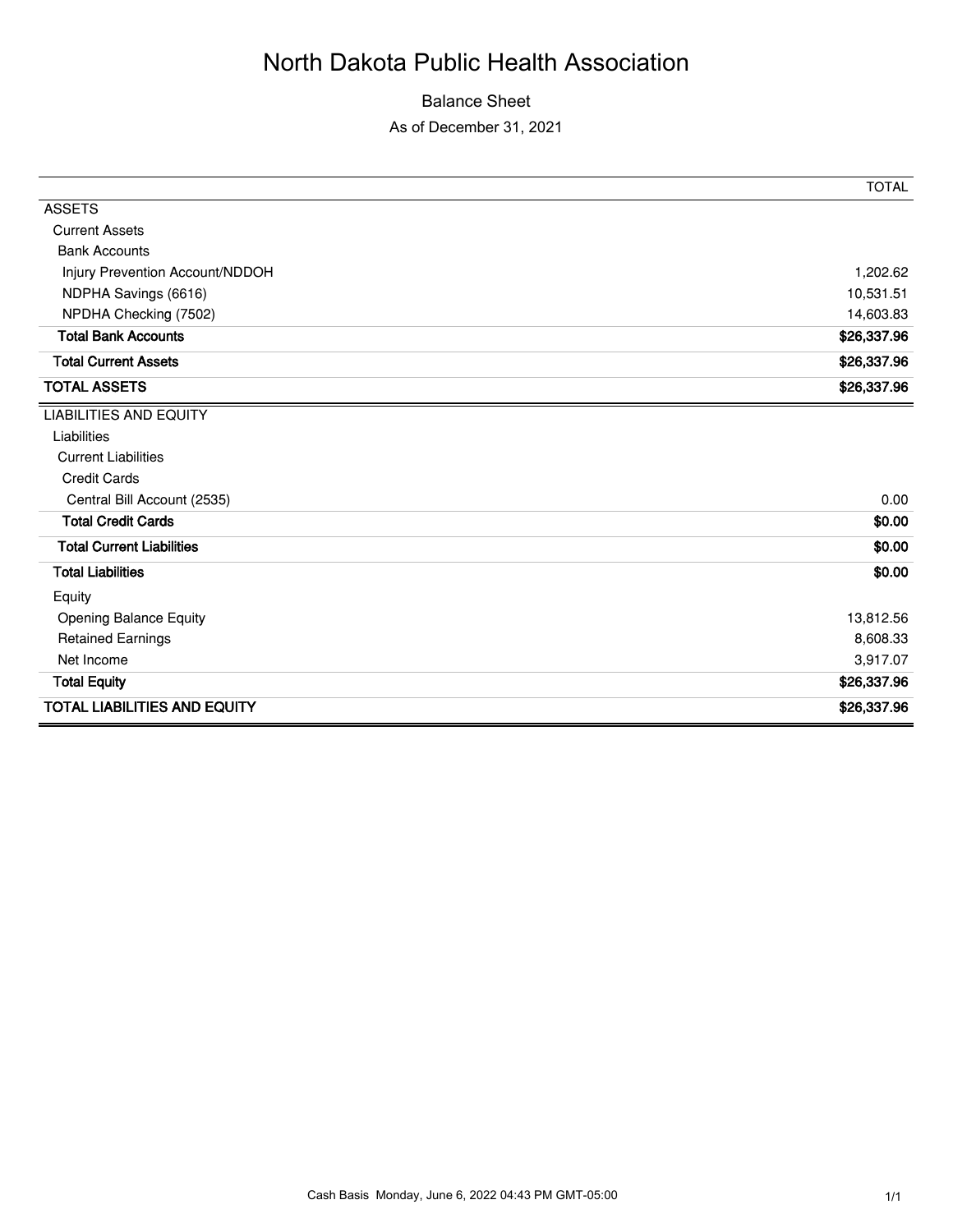## North Dakota Public Health Association

#### Profit and Loss Comparison

January - December 2021

|                                  | <b>TOTAL</b>          |                           |
|----------------------------------|-----------------------|---------------------------|
|                                  | <b>JAN - DEC 2021</b> | JAN 2 - DEC 31, 2020 (PP) |
| Income                           |                       |                           |
| Donations                        | 601.50                | 255.00                    |
| Fundraisers                      |                       |                           |
| Fundraiser - Jean's Day          | 27.00                 |                           |
| Fundraiser - T-Shirts/Lapel Pins |                       | 1,310.00                  |
| <b>Total Fundraisers</b>         | 27.00                 | 1,310.00                  |
| Grants                           |                       | 500.00                    |
| <b>Interest Earned</b>           | 1.17                  | 3.83                      |
| Membership Fees                  | 8,500.00              | 7,480.00                  |
| <b>Total Income</b>              | \$9,129.67            | \$9,548.83                |
| Cost of Goods Sold               |                       |                           |
| Cost of Goods Sold               |                       | 899.75                    |
| <b>Total Cost of Goods Sold</b>  | \$0.00                | \$899.75                  |
| <b>GROSS PROFIT</b>              | \$9,129.67            | \$8,649.08                |
| Expenses                         |                       |                           |
| Bank Charges & Fees              | 157.84                | 199.88                    |
| Dues & subscriptions             | 241.50                | 218.25                    |
| <b>Interest Paid</b>             |                       | 10.11                     |
| Liability Insurance              |                       | 812.00                    |
| <b>NDPHA Awards</b>              | 230.05                | 230.05                    |
| Other Business Expenses          | 644.91                | 76.91                     |
| Postage                          | 146.00                | 227.05                    |
| Travel - Out of State (ARGC)     | 2,820.30              |                           |
| Website                          | 972.00                | 1,131.98                  |
| <b>Total Expenses</b>            | \$5,212.60            | \$2,906.23                |
| <b>NET OPERATING INCOME</b>      | \$3,917.07            | \$5,742.85                |
| <b>NET INCOME</b>                | \$3,917.07            | \$5,742.85                |